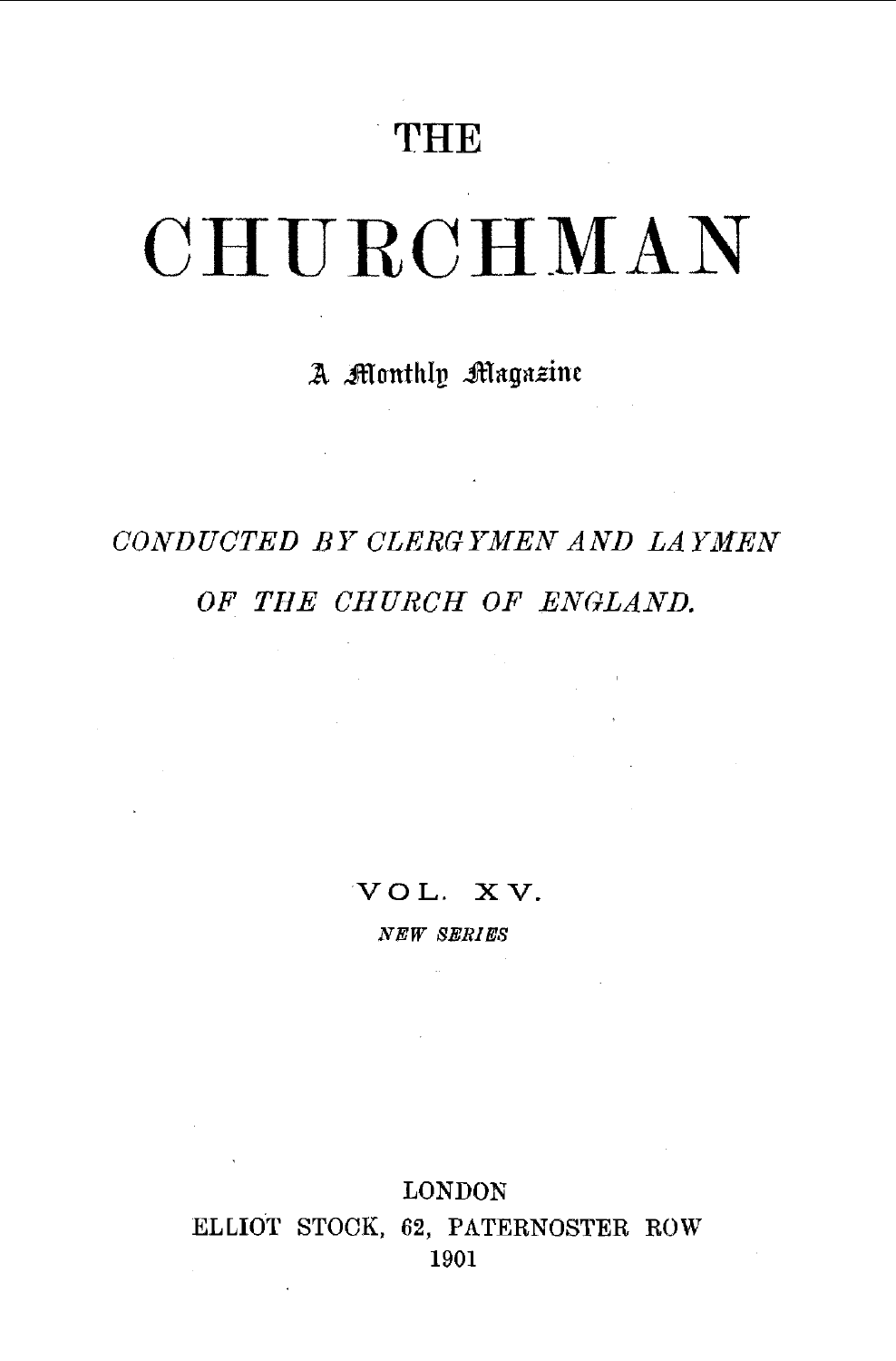## **INDEX TO VOL.** XV.

÷

#### INDEX OF SUBJECTS.

**PAGE** 

 $\mathcal{A}^{\text{max}}_{\text{max}}$  and

| ARCHBISHOPS OF CANTERBURY since                                                                              |
|--------------------------------------------------------------------------------------------------------------|
| the Reformation, The, by the Rev.                                                                            |
| Canon Benham:                                                                                                |
| on Bennam<br>John Potter<br>Thomas Herring 81<br>Thomas Secker 121, 179<br>Frederick Cornwallis 205<br>Moore |
|                                                                                                              |
|                                                                                                              |
|                                                                                                              |
|                                                                                                              |
|                                                                                                              |
| Charles Manners Sutton 374, 428                                                                              |
| William Howley 549, 580<br>Cathedrals, Unendowed, by the                                                     |
|                                                                                                              |
| Ven. the Archdeacon of London.<br>91                                                                         |
| Clan Macdonald, The, by the Arch-                                                                            |
| deacon of London<br>-149                                                                                     |
| Continental Chaplaincies: A Note,                                                                            |
| by a Tourist<br>Crede et Manducasti, by the Rev.<br>. 660                                                    |
|                                                                                                              |
| .242<br>T. S. Treanor                                                                                        |
| Diaconate, The Extension of the:                                                                             |
|                                                                                                              |
| by the Rev. Paul Petit 514                                                                                   |
| by G.A.King<br>. 519                                                                                         |
| Disestablishment and Disendow-                                                                               |
| ment in Ireland: Some of its<br>Gains, by the Bishop of Derry                                                |
|                                                                                                              |
| and Raphoe<br>337                                                                                            |
| Ecclesiastical Assessments in Re-                                                                            |
| spect to Tithe, by the Rev.                                                                                  |
| Canon Hayman<br>20                                                                                           |
| Extemporaneous Preaching, by the                                                                             |
| Rev. Harold Ford<br>141                                                                                      |
| Fragment of the Gospel of Peter,                                                                             |
|                                                                                                              |
| 415                                                                                                          |
| 330                                                                                                          |
|                                                                                                              |
| during the Nineteenth Century,                                                                               |
| The, by the Archdeacon of West-                                                                              |
| moreland<br>113                                                                                              |
| Haida Language, The: A Mission-                                                                              |
| ary Study, by the Rev. J. H.                                                                                 |
| Keen<br>. 650                                                                                                |
| Houses of Laymen and Lay Repre-                                                                              |
| sentation, The, by H. C. Hogan. 382                                                                          |
|                                                                                                              |
|                                                                                                              |
| How we increased our Endowment,                                                                              |
| by the Rev. A. E. Love<br>573                                                                                |
|                                                                                                              |
| Huss, John, by the Rev. H. B. Col-<br>chester .<br>587                                                       |
| Hymn-Book, The Catholicity of Our, by the Rev. John Vaughan.<br>253                                          |

| PACE                                                                                                            |
|-----------------------------------------------------------------------------------------------------------------|
| Is the Church a Failing Cause? by                                                                               |
| the Rev. A. R. Buckland<br>408                                                                                  |
| Jesus Christ's Use of the Title                                                                                 |
| "The Son of Man," by the Rev.                                                                                   |
| the Hon. W. E. Bowen . 315, 350                                                                                 |
| Judicial and Legislative Authority                                                                              |
| of the Church Distinguished, The,                                                                               |
| by Chancellor P. V. Smith<br>188                                                                                |
| Manasseh, King of Judah, by the                                                                                 |
| 541<br>Rev. Dr. Sinker                                                                                          |
| Messages from the Epistle to the                                                                                |
| Hebrews, by the Rev. Professor                                                                                  |
| Moule 347, 399, 486, 524, 568, 632                                                                              |
| Missionary Outlook in 1901, The,                                                                                |
| 449<br>by Bishop Ingham                                                                                         |
|                                                                                                                 |
|                                                                                                                 |
| Month, The 53, 109, 166, 221, 216<br>276, 333, 384, 443, 497, 566, 611, 662<br>Neo-Anglicanism in Conflict with |
| the Historical High Church                                                                                      |
| School, by Canon Meyrick.<br>169                                                                                |
| 56, 224, 280<br>Obituary                                                                                        |
| Obituary<br>Octogenarian's Retrospect, An, by                                                                   |
| 490<br>Louisa Twining                                                                                           |
| Our Lord's Present Mediatorial<br>Office, by the Rev. J. A. Harriss                                             |
| 637                                                                                                             |
| Party Spirit, by the Archdeacon of                                                                              |
| $\mathop{\mathrm{London}}$<br>263                                                                               |
| Pecock, Fisher, Colet, More, by the                                                                             |
| 289<br>Bishop of Bristol                                                                                        |
| Pentecostal Gift, The Nature and<br>Purpose of the, by the Rev. A. C.                                           |
|                                                                                                                 |
| 369, 424<br>$_{\rm{Downer}}$<br>Downer 369,<br>Perverts to Rome: Who and                                        |
|                                                                                                                 |
| Whence? by the Rev. $A. R$ .                                                                                    |
| 605<br>${\rm Backland}$                                                                                         |
| Phillips Brooks: The Man and the                                                                                |
| Preacher, by the Rev. F. Relton<br>Pope in England, The History of<br>470                                       |
|                                                                                                                 |
| the Supremacy of the, by the Ven.                                                                               |
| 34<br>the Archdeacon of London                                                                                  |
| Protestantism of our Great English                                                                              |
| Divines, The, by Canon Meyrick:                                                                                 |
| 8<br>Bishop Jeremy Taylor.                                                                                      |
| 68<br>Bishop Bull<br>Bishop Beveridge<br>Protestant Revival, The: What has                                      |
| 130                                                                                                             |
|                                                                                                                 |

 $\sim$   $\sim$ 

| - - - - - - - - - - - -<br>it done? by the Rev. A. R. Buck- |  |  |  |  |       |
|-------------------------------------------------------------|--|--|--|--|-------|
| land                                                        |  |  |  |  | . 528 |